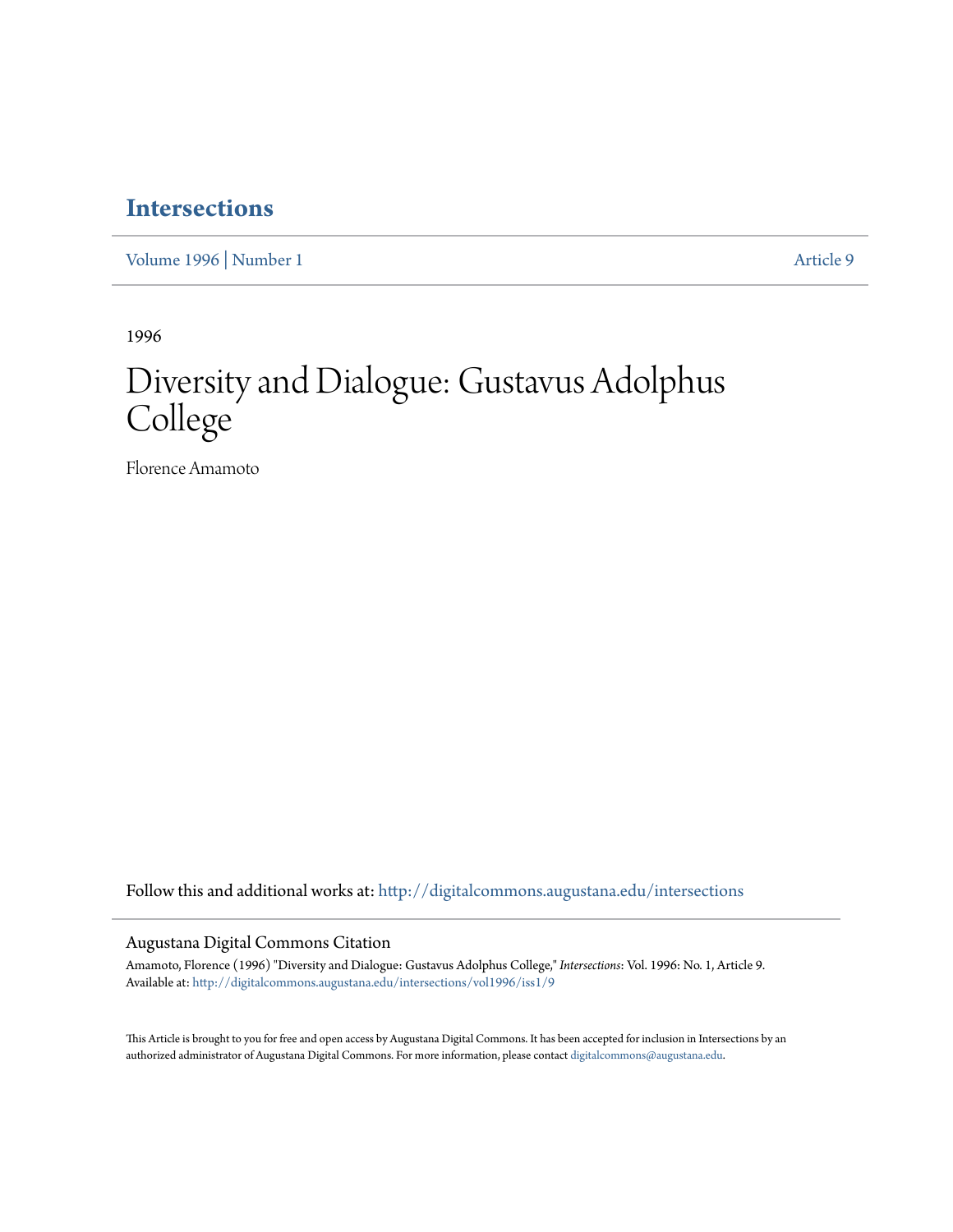possible threats to our health, our environment, our families and our cultures are contemplated, such a stance may be imprudent, irresponsible, unnecessarily costly -- and even disastrous. So we need to equip our students to discern these different times, to understand the stakes, and to realize that the absence of scientific proof does not absolve us from choosing.

In closing these thoughts, I would add three last observations. First, I have pursued this argument in a wholly secular idiom, and have done so by choice, not necessity. We need to begin, I think, with a commitment to keeping our conversations and our schools accessible to outsiders, for whom the vocabulary of faith does not yet resonate. Nonetheless, this is no call to jettison our familiar symbols, terms, and stories. To touch on but a few possibilities, the imagery of sin and grace, idolatry, revelation, confession and conversion continues to guide and shape our thinking in wonderful ways, and can bring a greater richness to our conversations. I envision here a project of faithful translation, and a promising journey of rediscovery. Moreover, such an effort should not be seen as a plea for watering down our Christian symbols, but as a call for making them real and relevant once again. We must urgently address the painful possibility that most of our students, and even many of our colleagues, have but a shallow understanding of the Christian faith. And we must resist the trend of becoming nominally Christian, with the language of faith a self-contained jargon that merely decorates our lives.

Second, the journey into truth provides a natural and promising way for re-embracing the Lutheran tradition which has shaped us. Our tradition's vigor stems from its fruitfulness -- from its continued potential for shaping, guiding, and sustaining our efforts. As such, we honor our Lutheran heritage, not by defending it or preserving it as a museum piece, but by testing it, exploring it, and putting it to work. And it promises to serve us well. The theology of glory, for instance, meshes nicely with a vision of truth as information, to be triumphantly captured and shared around. Luther's theology of the cross, however, rejects this notion of redemption as a trophy to be won, or borrowed, or inherited, and suggests a truth that must be re-encountered daily, by our sinful, saintly selves. To follow up on one of Professor Benne's suggestions, a renewed confidence in our tradition, and a renewed commitment to seeking and speaking the truth, will bring a refined logic to our recruitment agendas. We need excellent, competent professors, and part of their competence must be their ability to converse on matters of truth both within their fields of expertise and across the university at large. Moreover, a significant fraction of these conversation partners -- in Benne's terms a "critical mass" -- can and should be steeped in the Lutheran tradition.

Finally, I would suggest that we need to carefully prepare our students for living in a world of Untruth. Their relationships to truth will unfold against a world of false goods and false gods, and we must equip them to resist the lure of the crowd, to humbly guard against self delusion, and to face the loneliness of being different. Indeed, with Julian of Norwich, we may strengthen them, and ourselves, with her famous thought that "all will be well, and all will be well, and all manner of things will be well." But we might well pass along her other insight: that God does not promise that we won't be tested, nor that we won't be tried, but only that we will not be overwhelmed.

#### **Diversity and Dialogue**  Florence Amamoto

I usually do not start my articles with autobiography - in fact, this is unique, but I feel it is important to say something about myself to put my remarks in context. I am a third generation Japanese-American who teaches American literature at Gustavus Adolphus College in St. Peter, MN. I am a Buddhist--who regularly attends daily chapel. Although I went to large research institutions for all of my own schooling, I have always wanted to teach at a small liberal arts college and feel the church-relatedness of Gustavus is a bonus. In other words, this is the perspective of a sort of "inside outsider."

Mark Schwehn began the closing section of his address "The Future of Lutheran Higher Education" by noting:

Florence Amamoto is an Assistant Professor in the Department of English at Gustavus Adolphus College.

*And so I leave you with tasks rather than predictions, opportunities rather than prescriptions, and large ideas rather than a set of discrete practical and programmatic suggestions. I really do think that the future of our schools will depend less upon material factors and more upon the power of our collective imaginations to refurbish our ideal of the Lutheran college and the Lutheran university for the 21st century.* 

The pressures of "material factors" *are* immense as any college president will tell you, as are the pressures toward secularization. However, I would argue that first, church-related colleges are vitally important to our society and second, part of this "refurbishing" needs to consider the issue of diversity. Last, I will examine some of the ways in which Lutheranism or church-relatedness is man�fest at Gustavus and some of the pressures surrounding them. Although every school is unique, I suspect the issues at Gustavus are not so

Intersections/Summer 1996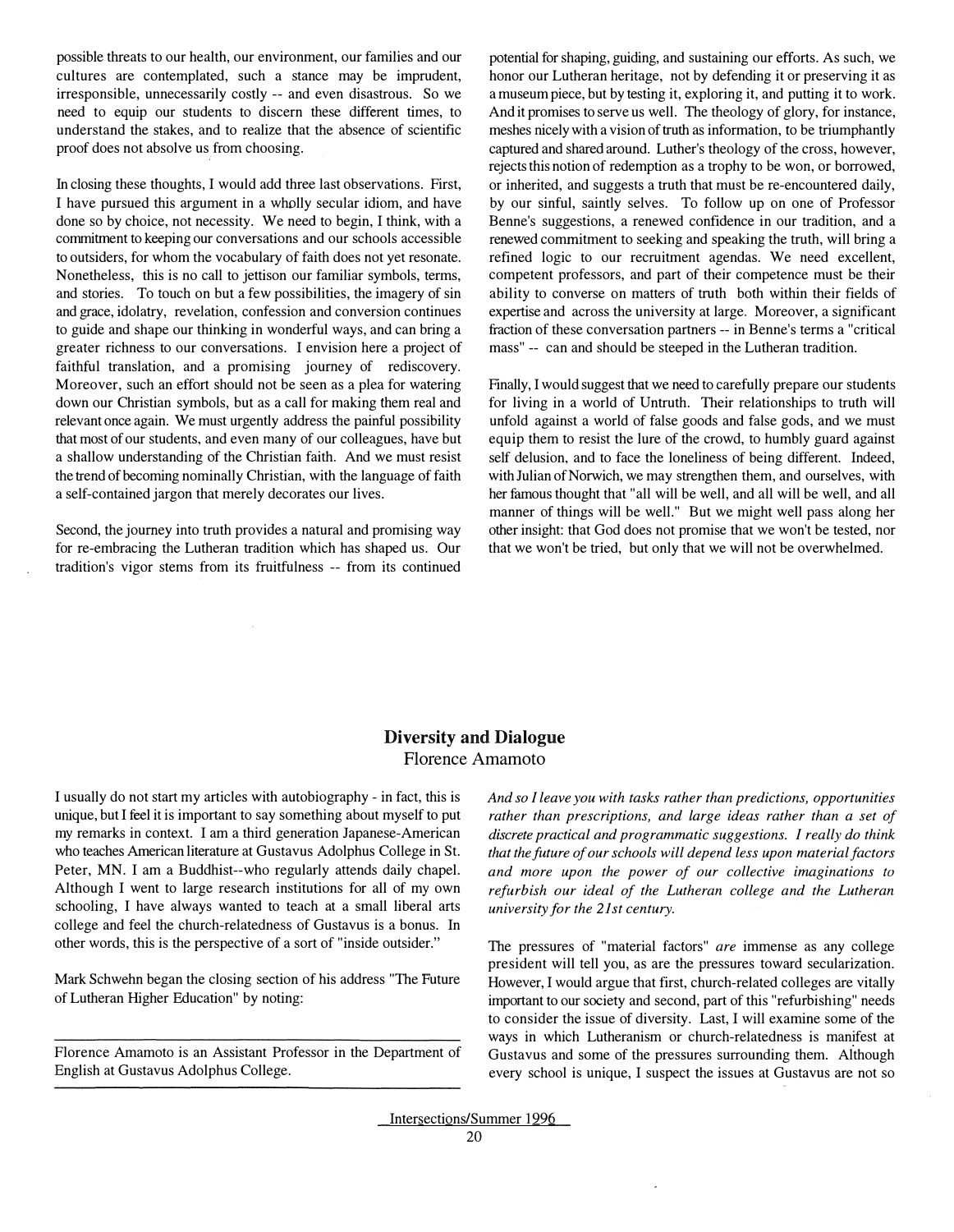different from those at other ELCA colleges and perhaps discussing "discrete practical and programmatic" practices at Gustavus can help spark the dialogues that will help keep these colleges vital--and Lutheran--into the 21st century.

+++++++++++++++++++++++++++ I know from experience that being Buddhist at a Lutheran College has not only taught me more about Lutheranism but has deepened my knowledge of and my faith in my own religion.

+++++++++++++++++++++++++++

I. In speaking to prospective students and their parents, as I often do, distinguishing between us, a small, liberal arts Lutheran college and large research universities like the ones I attended as a student is easy--smaller classes, bright and accessible professors who care about teaching and students, a friendly atmosphere, greater opportunities to be involved with extracurricular activities. But these attributes do not separate us from what is often our more serious competition: small, secular, liberal arts colleges. Here the obvious difference, perhaps the only difference, is our church-affiliation. I would submit that it is a vital difference.

Perhaps because I am an Americanist, I feel one of the crucial functions of college is to mold good citizens and community leaders. The optimism that the racial situation was improved and that "the people" could change "the system" of my own college years have disappeared. Political, economic, social changes, and the widening gap between haves and have nots have fueled social problems which continue to mount in an atmosphere ever more divisive and volatile. An education that "addresses simultaneously the mind and the spirit" is not just the "most meaningful" as Schwehn argues, but necessary. The moral vision and commitment required to address these problems are more easily developed in church-affiliated schools where discussion of values and faith are part of the identity of the school.

II. If church-affiliated colleges are uniquely positioned to make this important contribution to society, it is because they embody and carry on the conversation about the relationship between "Christ and culture," which Schwehn notes. Although worship may strengthen one's faith, real faith to me is shown in how one acts in the world. Perhaps the most salient characteristic of our culture is its diversity. As W.E.B. DuBois prophetically foresaw, this has been the major problem of the 20th century. Religiously affiliated colleges allow us to address questions of diversity in a way that goes beyond the easy appreciation of exotic music and food to ask the harder questions: Who is my brother? How shall I treat my neighbor?

Schwehn argues that "the role of the Lutheran college... would be not simply to maintain and reinvigorate the Lutheran accents and emphases in this conversation but also to open itself up to change and enlargement of its own vision of the relationship between Christ and culture." I couldn't agree more, but opening itself up to engagement with the culture as well as with other voices can help this reinvigoration. Exploring the connections between life, faith, and learning give all more meaning and depth. As for diversity in

L

particular, I have found in teaching that comparison is an effective way to highlight and explore. I know from experience that being Buddhist at a Lutheran college has not only taught me more about Lutheranism but has deepened my knowledge of and my faith in my own religion. From conversations I've had with Christian friends here, I know my homilies, which often reflect on Scripture passages from a Buddhist perspective have done the same for them. I agree with Schwehn that a Lutheran college should engage in constant critical self-examination and have a desire for dialogue; I believe that the two reinforce and deepen one another.

Although I am accenting here the need for diversity in the curriculum and in personnel, to create the most meaningful educational experience for our students, I think that dialogue would be healthiest if the school maintained its Lutheran identity. The Lutheran identity keeps us mindful that there is a larger framework within which we live our lives and do our work although we might not all define it in the same way. It is a delicate balance, but one that can produce a creative tension. I have felt very fortunate to be at Gustavus because I think it has such a creative tension. But it is under pressure from many sides, and both the ways in which Gustavus has expressed its Lutheran heritage and the pressures facing their continuance are the subject of the rest of this article.

III. The Lutheran church is visible at Gustavus quite literally in the form of Christ Chapel, a large and beautiful building in the center of campus. Its steeple is the highest point on campus and its lit silhouette can be seen standing over not just the campus but also the town of St. Peter. Plans for expansion of the campus have been designed to keep the chapel as the focal point of campus, a physical statement of its centrality to the identity of the college.

But the chapel would be an empty symbol without an active chapel program. The chapel is home to many important college events convocation, Christmas in Christ Chapel, May Day, Honors Day, Baccalaureate. Although chapel attendance is no longer mandatory, there are no classes between IO and 10:30 a.m. so people can go to daily chapel, a powerful statement of the importance the institution places on spiritual life.

Much of the credit for the vitality of the chapel program and its visibility on campus must go to Richard Elvee, the chaplain at Gustavus for more than 30 years. A professor in Communications regularly asks his classes to name the three most important people on campus. It is no surprise that Chaplain Elvee is consistently one of the three most frequently mentioned names. Elvee is important not just because he is visible and not just because he has built and sustained a vigorous chapel program. Elvee also provides a model of a man of the church who is also deeply committed to the life of the mind. Elvee has been instrumental as the main organizer of the Nobel Conferences. The quality of the participants which Gustavus has been able to attract to this conference has been astounding but just as impressive to me has been Elvee's insistence on a format that has always included a philosopher or theologian participating in these discussions on an equal footing with the scientists. As importantly, Elvee can be found any day of the week in the Canteen, in his office, walking around campus, provoking, questioning, arguing, equally ready to discuss controversial and cutting-edge issues in theology,